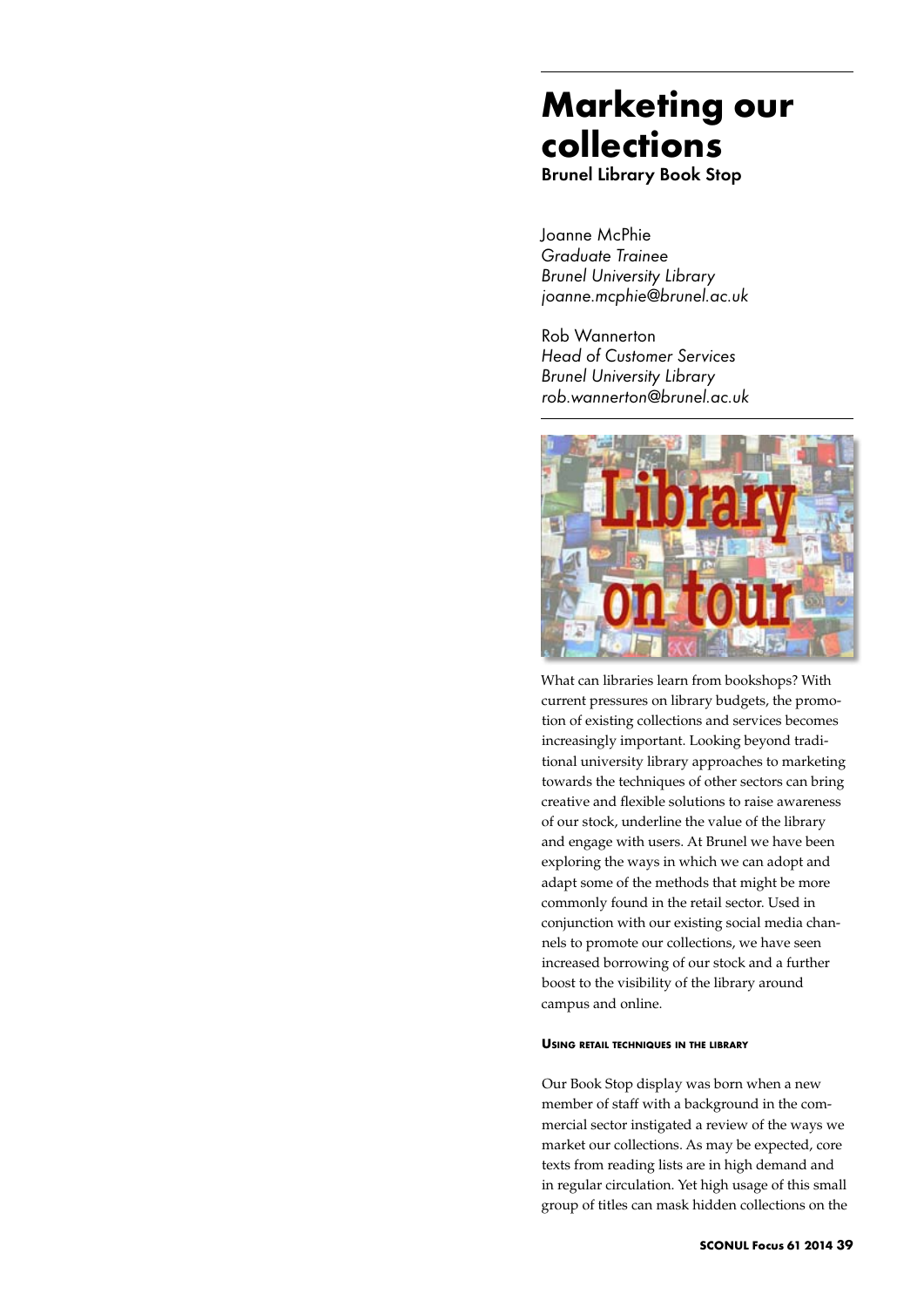

shelves that are rarely used, but still might hold an appeal for other readers.

The aim of the Book Stop was therefore to promote such texts to a wider audience, such as students from other courses, staff and other borrowers. This also supported our ongoing development of the role of the library on campus, reaching out to staff and students and changing the tone of our relationship with them. The Book Stop has provided a different way of connecting with this audience, presenting collections in a more lighthearted way, using a topical approach that fits with engagement on social media.

### **The Book Stop**

Since the end of November 2013 we have sited a regular series of stock displays on two locations on the ground floor which users are encouraged to borrow. Called the Brunel Library Book Stop, this is a fortnightly exhibition of materials that are grouped together under themes either relevant to the life of the university, responding to the collections, or to what is going on in the wider world. Previous topics have included study skills during our Study Well week, Oscar-nominated films or world fiction. The choice of titles and presenta-

tion of these collections is similar to that of a local library or bookshop, with an emphasis on titles to be read for pleasure, and not including items on reading lists.

The programme has also helped to get more library staff involved in our social media activities. Staff are encouraged to provide ideas for themes, and to suggest materials for inclusion. Each display is accompanied by a blog post and a Pinterest board, and staff have been actively participating in putting these together.

Using Pinterest for these displays enables the provision of an online visual display, with narrative and commentary for each title to link it to the theme of the display, and direct links through to the library catalogue. It is frustrating that there is no facility in Pinterest for tracking usage, but this initiative has provided us with another use for this still emerging channel. For the minimal amount of time involved in setting up a board, an additional layer is added to our displays, and makes online promotion through other channels such as Twitter much easier. We have also experimented with creating reading lists for displays and these have generated click-throughs.